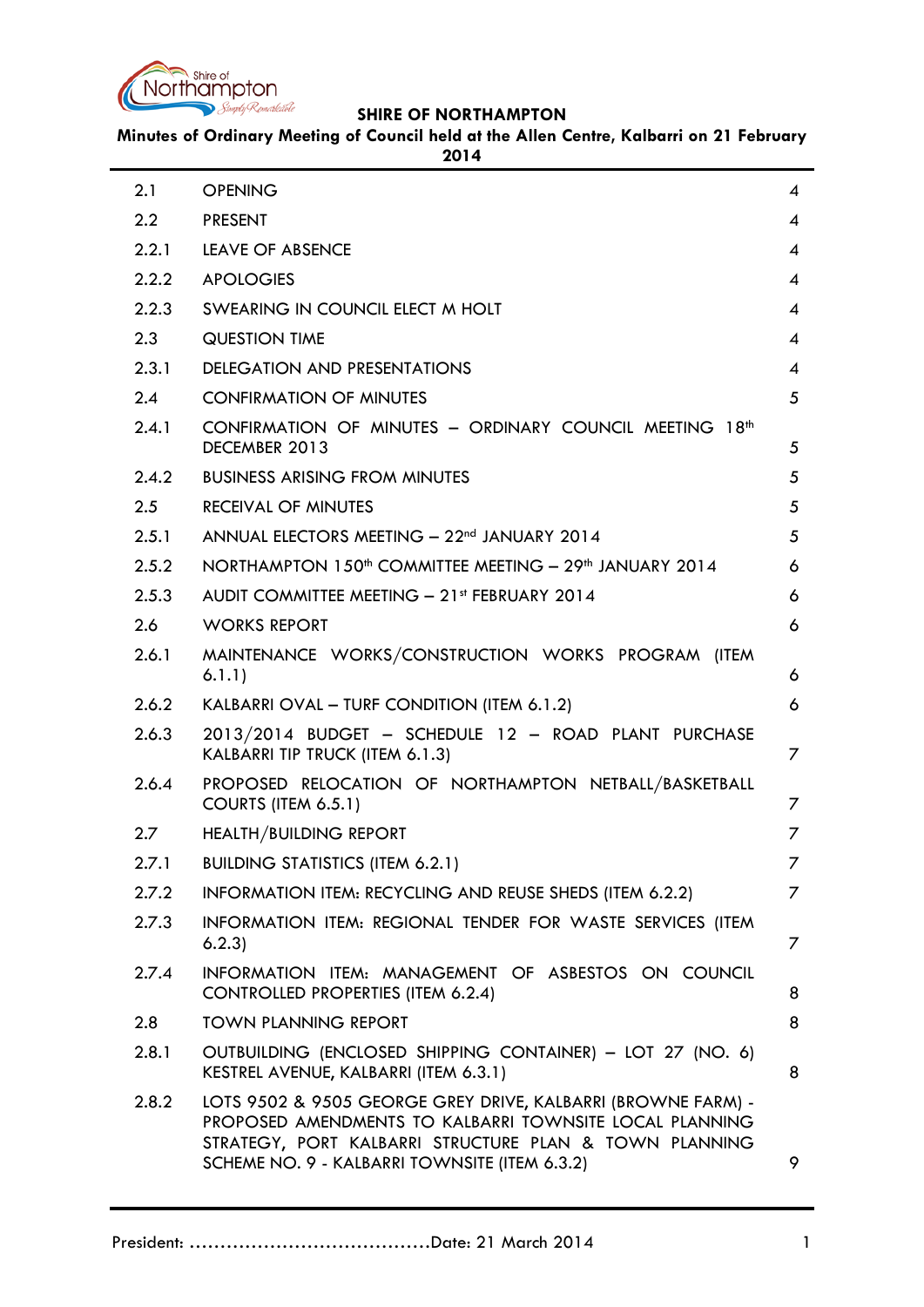

| Minutes of Ordinary Meeting of Council held at the Allen Centre, Kalbarri on 21 February<br>2014 |                                                                                                                                                                   |                 |  |  |  |
|--------------------------------------------------------------------------------------------------|-------------------------------------------------------------------------------------------------------------------------------------------------------------------|-----------------|--|--|--|
| 2.8.3                                                                                            | INFORMATION ITEM - APPEAL TO STATE ADMINISTRATIVE TRIBUNAL -<br>RED BLUFF CARAVAN PARK - LOT 10646 (NO. 399) RED BLUFF BEACH<br>ROAD, KALBARRI (ITEM 6.3.3)       | 10 <sup>°</sup> |  |  |  |
| 2.8.4                                                                                            | INFORMATION ITEM - JAKES POINT TOURISM PRECINCT STRUCTURE<br>PLAN - LOT 830 (NO. 14) BRIDGEMAN ROAD, KALBARRI (ITEM 6.3.4)                                        | 10              |  |  |  |
| 2.8.5                                                                                            | PROPOSED SECOND DWELLING (FARMWORKER'S ACCOMMODATION)<br>- LOT 2 (NO. 578) HORROCKS ROAD, SANDY GULLY (ITEM 6.3.5)                                                | 10              |  |  |  |
|                                                                                                  | 2.8.6 SUMMARY OF PLANNING INFORMATION ITEMS (ITEM 6.3.6)                                                                                                          | 11              |  |  |  |
|                                                                                                  | 2.8.7 INFORMATION ITEM - APPEAL TO STATE ADMINISTRATIVE TRIBUNAL - RED<br>BLUFF CARAVAN PARK - LOT 10646 (NO. 399) RED BLUFF BEACH<br>ROAD, KALBARRI (ITEM 6.3.7) | 11              |  |  |  |
| 2.9                                                                                              | <b>FINANCE REPORT</b>                                                                                                                                             | 12              |  |  |  |
| 2.9.1                                                                                            | ACCOUNTS FOR PAYMENT (ITEM 6.4.1)                                                                                                                                 | 12              |  |  |  |
| 2.9.2                                                                                            | MONTHLY FINANCIAL STATEMENTS DECEMBER 2013 (ITEM 6.4.2)                                                                                                           | 12              |  |  |  |
| 2.9.3                                                                                            | MONTHLY FINANCIAL STATEMENTS JANUARY 2014 (ITEM 6.4.3)                                                                                                            | 12              |  |  |  |
| 2.9.4                                                                                            | 2013/2014 BUDGET REVIEW (ITEM 6.4.4)                                                                                                                              | 12              |  |  |  |
| 2.10                                                                                             | <b>ADMINISTRATION &amp; CORPORATE REPORT</b>                                                                                                                      | 13              |  |  |  |
| 2.10.1                                                                                           | PROPOSED RELOCATION OF NORTHAMPTON NETBALL/BASKETBALL<br>COURTS (ITEM 6.5.1)                                                                                      | 13              |  |  |  |
| 2.10.2                                                                                           | REQUEST TO OPERATE FUN FAIR ON FORESHORE PARKLAND (ITEM<br>6.5.2                                                                                                  | 13              |  |  |  |
| 2.10.3                                                                                           | PROPOSED RECOMMENDATION TO WALGA ON LOCAL GOVERNMENT<br>AMALGAMATIONS (ITEM 6.5.3)                                                                                | 13              |  |  |  |
| 2.10.4                                                                                           | CAVEAT - LOT 216 STOKES STREET, HORROCKS (ITEM 6.5.4)                                                                                                             | 13              |  |  |  |
| 2.10.5                                                                                           | USE OF LIGHT INDUSTRIAL LOTS - WESTERN POWER (ITEM 6.5.5)                                                                                                         | 14              |  |  |  |
| 2.10.6                                                                                           | OLD ROADS BOARD BUILDING RESTORATION WORKS (ITEM 6.5.6)                                                                                                           | 14              |  |  |  |
| 2.10.7                                                                                           | BUILDING SURVEYOR CERTIFICATIONS TO COMPLY WITH<br><b>NEW</b><br><b>BUILDING ACT/REGULATIONS ITEM 6.5.7)</b>                                                      | 14              |  |  |  |
| 2.10.8                                                                                           | PROPOSED NORTHAMPTON INDUSTRIAL UNITS (5) (ITEM 6.5.8)                                                                                                            | 15              |  |  |  |
| 2.11                                                                                             | SHIRE PRESIDENTS REPORT                                                                                                                                           | 15              |  |  |  |
| 2.12                                                                                             | DEPUTY SHIRE PRESIDENTS REPORT                                                                                                                                    | 15              |  |  |  |
| 2.13                                                                                             | <b>COUNCILLORS REPORT</b>                                                                                                                                         | 16              |  |  |  |
| 2.13.1                                                                                           | <b>CR CARSON</b>                                                                                                                                                  | 16              |  |  |  |
| 2.13.2                                                                                           | <b>CR GLIDDON</b>                                                                                                                                                 | 16              |  |  |  |
| 2.13.3                                                                                           | <b>CR STOCK-STANDEN</b>                                                                                                                                           | 16              |  |  |  |
| 2.13.4                                                                                           | <b>CR SCOTT</b>                                                                                                                                                   | 16              |  |  |  |
| 2.13.5                                                                                           | <b>CR STANICH</b>                                                                                                                                                 | 17              |  |  |  |
| 2.13.6                                                                                           | <b>CR HOLT</b>                                                                                                                                                    | 17              |  |  |  |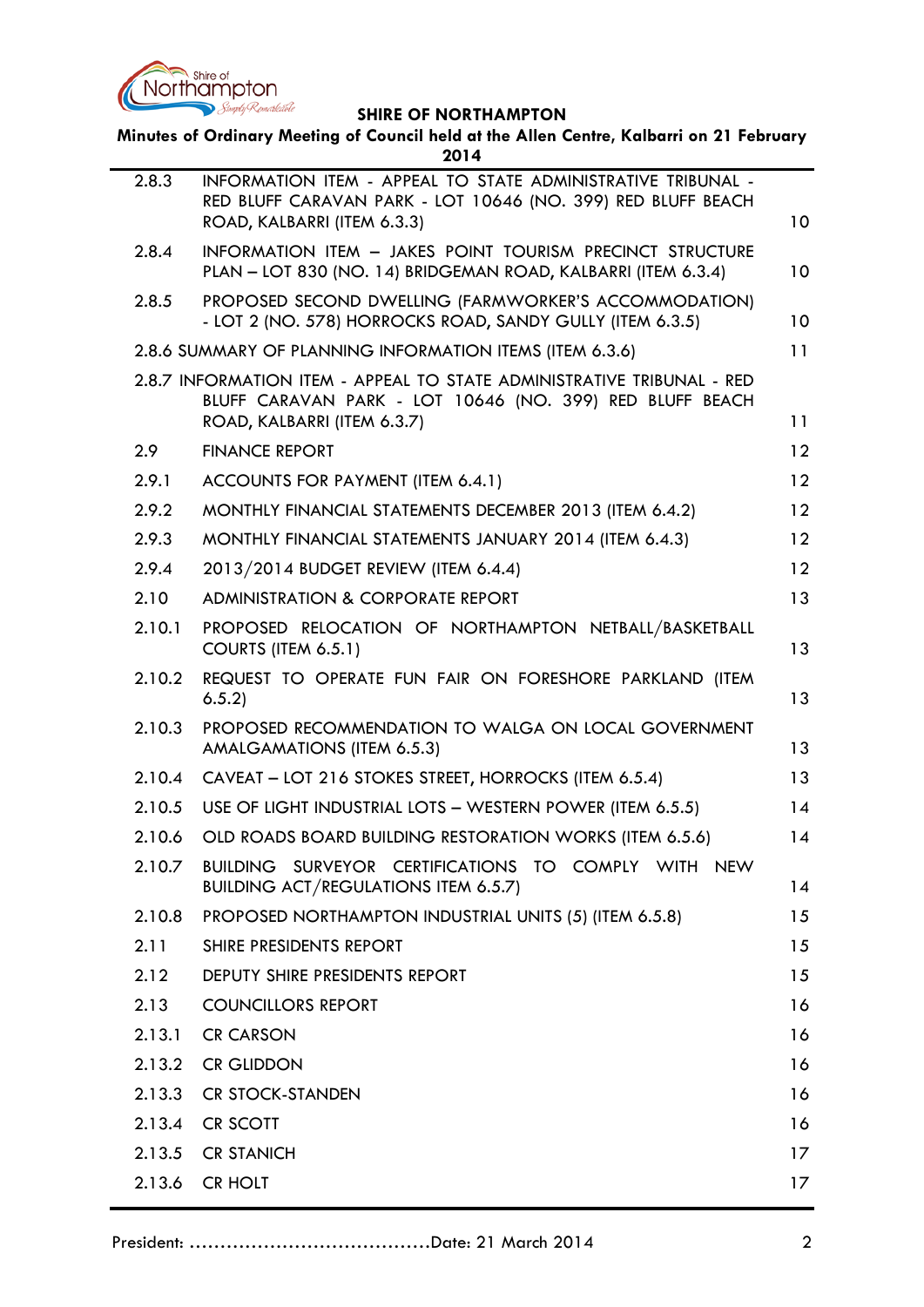

**Minutes of Ordinary Meeting of Council held at the Allen Centre, Kalbarri on 21 February** 

| 2014                        |  |    |  |  |  |
|-----------------------------|--|----|--|--|--|
| <b>INFORMATION BULLETIN</b> |  | 17 |  |  |  |
| NEW ITEMS OF BUSINESS       |  | 17 |  |  |  |
| NEXT MEETING OF COUNCIL     |  | 17 |  |  |  |
| <b>CLOSURE</b>              |  |    |  |  |  |
|                             |  |    |  |  |  |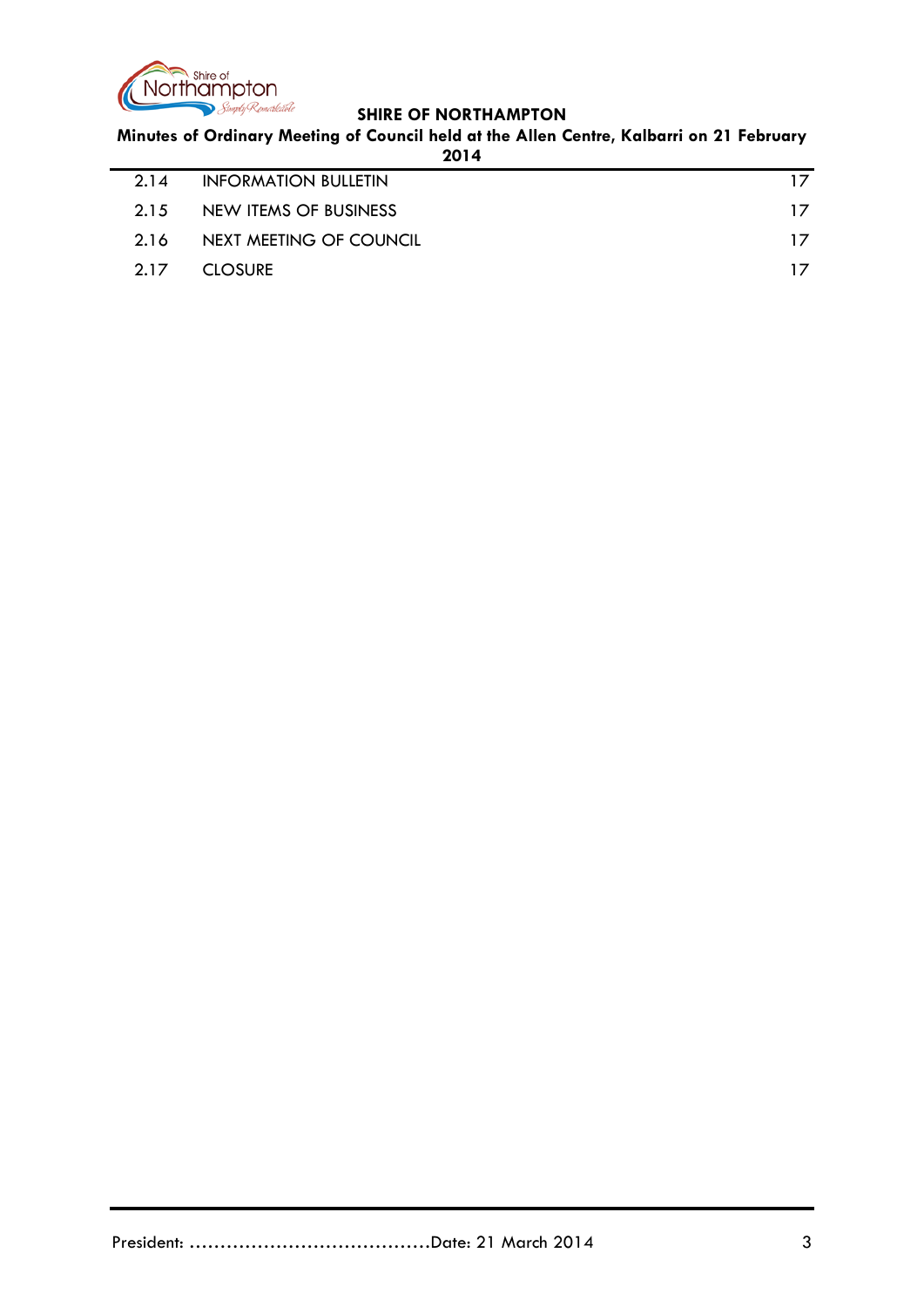

**Minutes of Ordinary Meeting of Council held at the Allen Centre, Kalbarri on 21 February** 

**2014**

### <span id="page-3-0"></span>**2.1 OPENING**

The President thanked all Councillors and members present for their attendance and declared the meeting open at 1.00pm.

### <span id="page-3-1"></span>**2.2 PRESENT**

| Cr G Wilson                                                                | President                         | Northampton Ward |  |
|----------------------------------------------------------------------------|-----------------------------------|------------------|--|
| Cr C Simkin                                                                | Deputy President                  | Northampton Ward |  |
| Cr S Stock-Standen                                                         |                                   | Northampton Ward |  |
| Cr T Carson                                                                |                                   | Northampton Ward |  |
| Cr D Stanich                                                               |                                   | Northampton Ward |  |
| Cr P Gliddon                                                               |                                   | Kalbarri Ward    |  |
| Cr M Scott                                                                 |                                   | Kalbarri Ward    |  |
| Mr Mac Holt - Councillor Elect                                             |                                   | Kalbarri Ward    |  |
| Mr Garry Keeffe                                                            | <b>Chief Executive Officer</b>    |                  |  |
| <b>Mr Grant Middleton</b>                                                  | Deputy Chief Executive Officer    |                  |  |
| Mr Glenn Bangay                                                            | Principal EHO/Building Surveyor   |                  |  |
| <b>Mrs Hayley Williams</b>                                                 | <b>Principal Planning Officer</b> |                  |  |
| <b>Mr Neil Broadhurst</b><br><b>Manager Works &amp; Technical Services</b> |                                   |                  |  |

### <span id="page-3-2"></span>**2.2.1 LEAVE OF ABSENCE**

Nil

### <span id="page-3-3"></span>**2.2.2 APOLOGIES**

Cr D Pike

### <span id="page-3-4"></span>**2.2.3 SWEARING IN COUNCIL ELECT M HOLT**

Councillor elect, Mac Holt took the Oath of Affirmation of Allegiance, read and signed the declaration to the Office of Councillor.

### <span id="page-3-6"></span><span id="page-3-5"></span>**2.3 QUESTION TIME**

### 2.3.1 DELEGATION AND PRESENTATIONS

Graham Dunn from Kalbarri PCYC addressed Council followed by a delegation from the Northampton Tennis Club.

### Graham Dunn

Request if Council could consider delaying the renewal of the lease for the Kalbarri PCYC to the WA PCYC Federation as the current use arrangement is differential to the local PCYC operations and wish for Council to consider leasing the premises direst to the local Kalbarri PCYC group.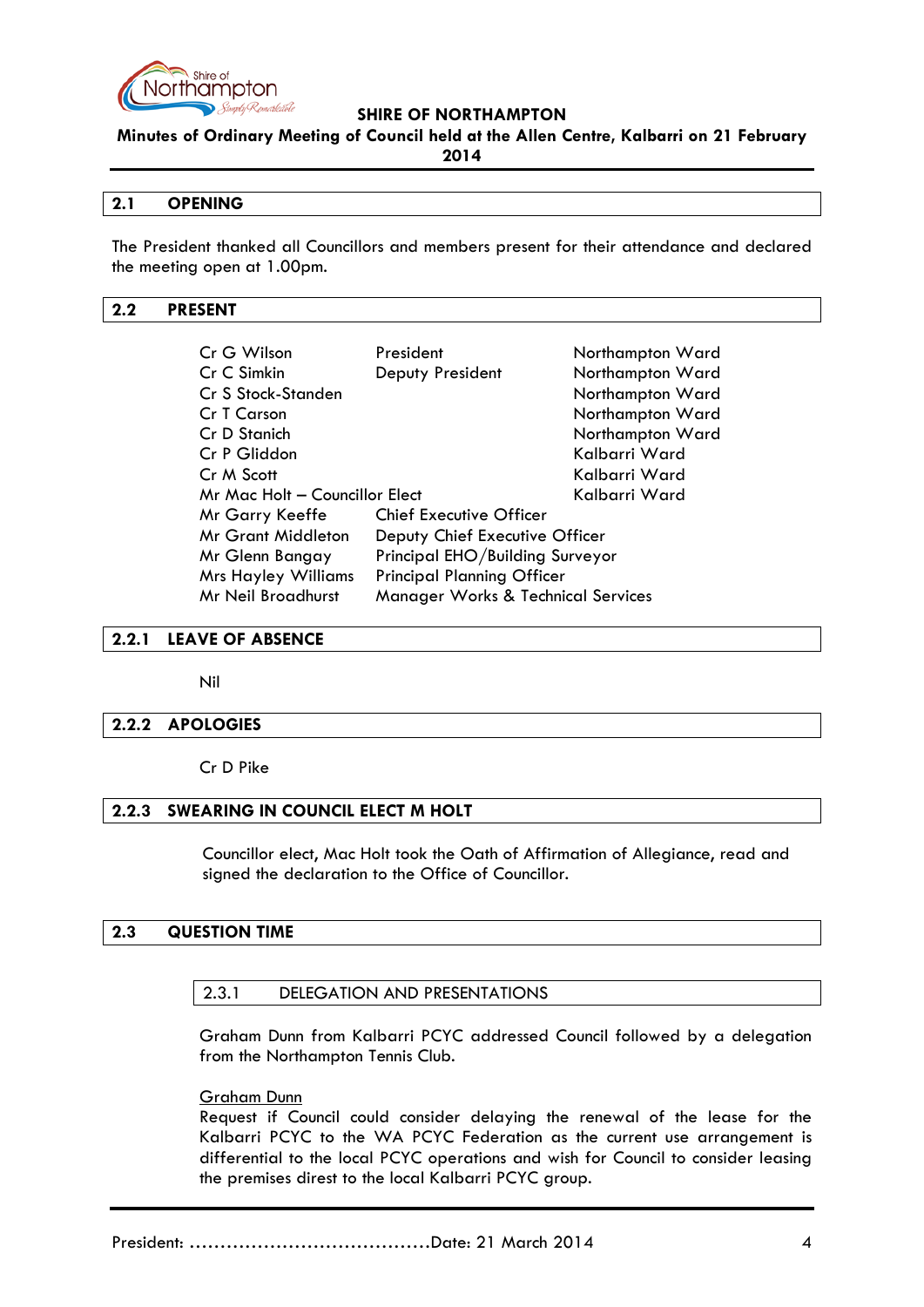

**Minutes of Ordinary Meeting of Council held at the Allen Centre, Kalbarri on 21 February 2014**

> The CEO requested Mr Dunn to correspond to Council on the issues he has raised so as the Council can be more informed on the matter.

Northampton Tennis Club Delegation

Mr Rick Hasleby, President of the Northampton Tennis Club made a presentation to Council on their opposition to the relocating of the netball and basketball courts to the three southern tennis courts at the Northampton Community Centre.

Cr Wilson advised that all matters raised by the Tennis club will be taken into consideration when the matter is discussed later in the meeting.

### <span id="page-4-1"></span><span id="page-4-0"></span>**2.4 CONFIRMATION OF MINUTES**

2.4.1 CONFIRMATION OF MINUTES - ORDINARY COUNCIL MEETING 18<sup>th</sup> DECEMBER 2013

Moved Cr Stock-Standen, seconded Cr Carson

That the minutes of the Ordinary Meeting of Council held on the 18<sup>th</sup> December 2013 be confirmed as a true and correct record.

CARRIED 8/0

### <span id="page-4-2"></span>2.4.2 BUSINESS ARISING FROM MINUTES

Nil

### <span id="page-4-4"></span><span id="page-4-3"></span>**2.5 RECEIVAL OF MINUTES**

#### 2.5.1 ANNUAL ELECTORS MEETING - 22<sup>nd</sup> JANUARY 2014

Moved Cr Simkin, seconded Cr Stanich

That the minutes of the Annual Electors Meeting held on the 22<sup>nd</sup> January 2014 be received.

CARRIED 8/0

Moved Cr Gliddon, seconded Cr Simkin

That Council support the President of the WA Local Government Association in his quest and reiterate its previous request through the Northern Zone of the WA Local Government Association to remove the need for Annual Electors meetings.

CARRIED 8/0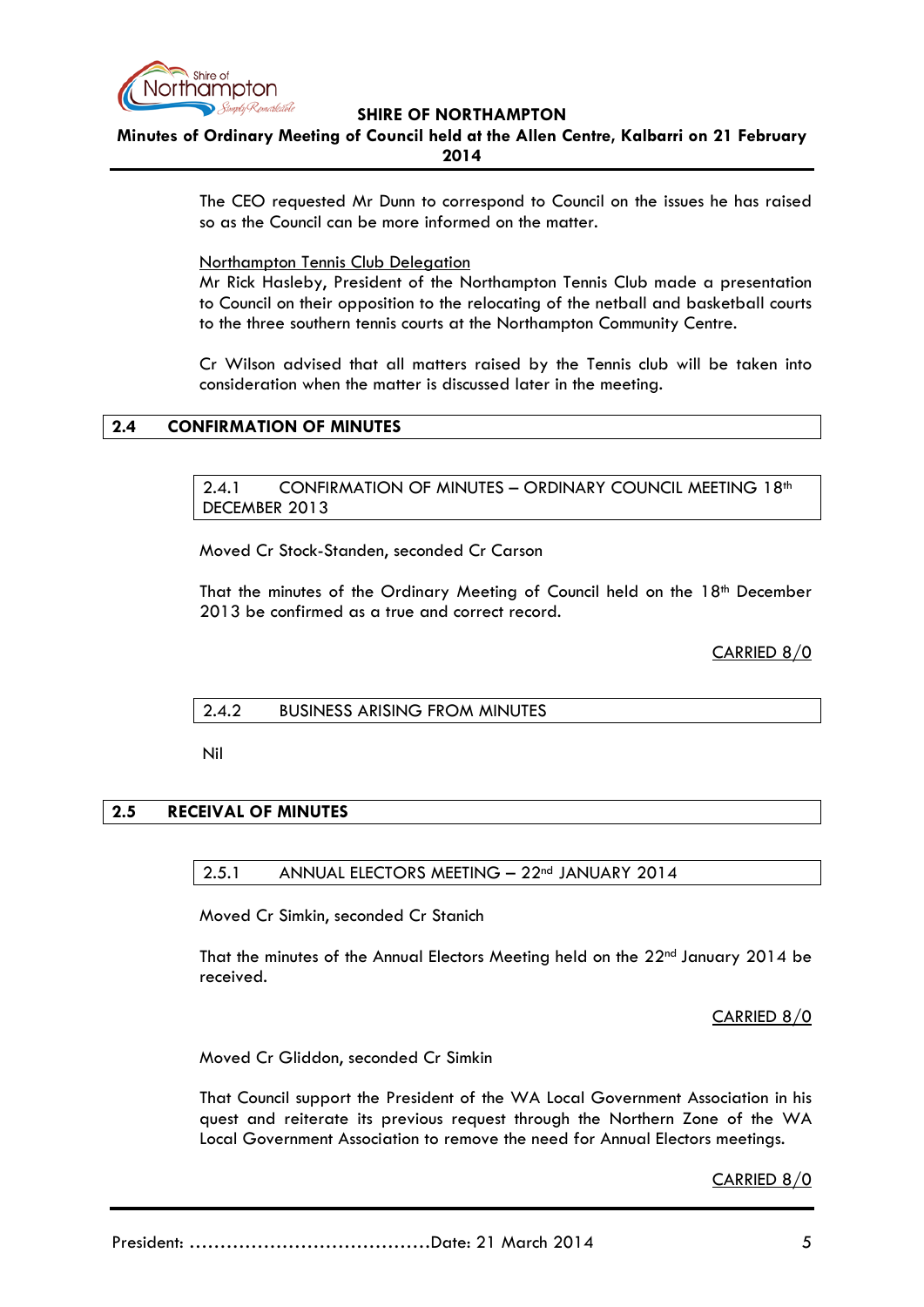

# <span id="page-5-0"></span>**Minutes of Ordinary Meeting of Council held at the Allen Centre, Kalbarri on 21 February 2014**

2.5.2 NORTHAMPTON 150<sup>th</sup> COMMITTEE MEETING - 29<sup>th</sup> JANUARY 2014

Moved Cr Stock-Standen, seconded Cr Wilson

That the minutes of the Northampton 150<sup>th</sup> Committee Meeting held on the 29<sup>th</sup> January 2014 be received.

CARRIED 8/0

### <span id="page-5-1"></span>2.5.3 AUDIT COMMITTEE MEETING – 21st FEBRUARY 2014

Moved Cr GLIDDON, seconded Cr SIMKIN

That the minutes of the Audit Committee Meeting held on the 21st February 2014 be received.

CARRIED 8/0

Moved Cr GLIDDON, seconded Cr CARSON

That the Compliance Audit Return for 2013 as presented be adopted and forwarded to the Department of Local Government and Communities.

CARRIED 8/0

### <span id="page-5-3"></span><span id="page-5-2"></span>**2.6 WORKS REPORT**

## 2.6.1 MAINTENANCE WORKS/CONSTRUCTION WORKS PROGRAM (ITEM 6.1.1)

Noted

<span id="page-5-4"></span>2.6.2 KALBARRI OVAL – TURF CONDITION (ITEM 6.1.2)

Moved Cr SCOTT, seconded Cr CARSON

That a small portion of the Kalbarri Oval be top-dressed as a test site with sand supplied by Graham Ralph.

CARRIED 8/0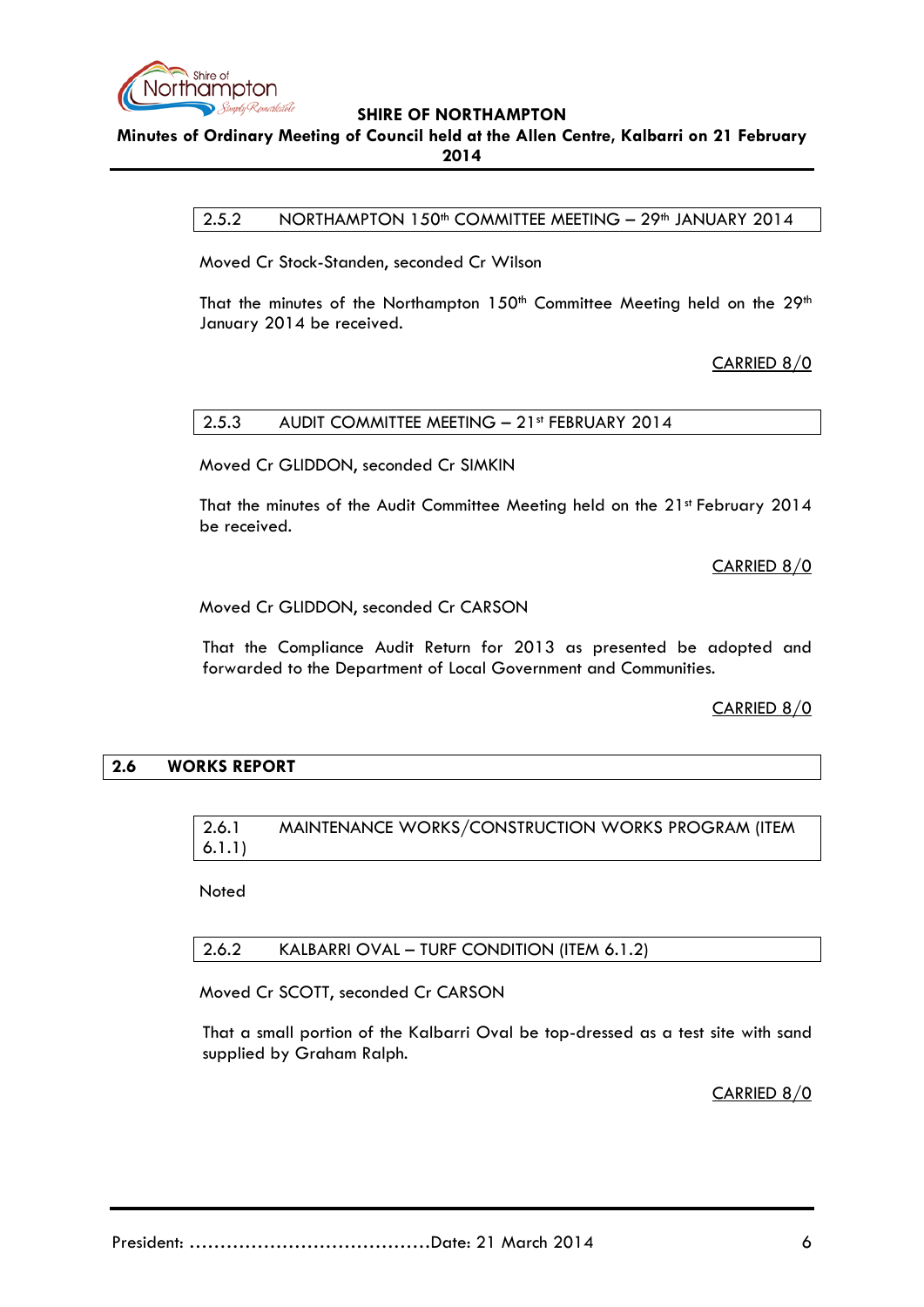

<span id="page-6-0"></span>**Minutes of Ordinary Meeting of Council held at the Allen Centre, Kalbarri on 21 February 2014**

> 2.6.3 2013/2014 BUDGET – SCHEDULE 12 – ROAD PLANT PURCHASE KALBARRI TIP TRUCK (ITEM 6.1.3)

Moved Cr STANICH, seconded Cr SIMKIN

That Council call tenders for a single axle, two way tipper, 8 tonne truck with automatic gearbox.

CARRIED 8/0

Mr Broadhurst left the meeting at 2.17pm.

<span id="page-6-1"></span>2.6.4 PROPOSED RELOCATION OF NORTHAMPTON NETBALL/BASKETBALL COURTS (ITEM 6.5.1)

Moved Cr CARSON, seconded Cr SCOTT

That Council move item 6.5.1 for discussion.

CARRIED 8/0

Moved Cr SCOTT seconded Cr SIMKIN

That Council request the Northampton Community Centre meet with all clubs in relation to the outside court re-surfacing and make a recommendation for Council to consider.

CARRIED 7/1

### <span id="page-6-3"></span><span id="page-6-2"></span>**2.7 HEALTH/BUILDING REPORT**

2.7.1 BUILDING STATISTICS (ITEM 6.2.1)

**Noted** 

<span id="page-6-4"></span>2.7.2 INFORMATION ITEM: RECYCLING AND REUSE SHEDS (ITEM 6.2.2)

**Noted** 

<span id="page-6-5"></span>2.7.3 INFORMATION ITEM: REGIONAL TENDER FOR WASTE SERVICES (ITEM 6.2.3)

**Noted**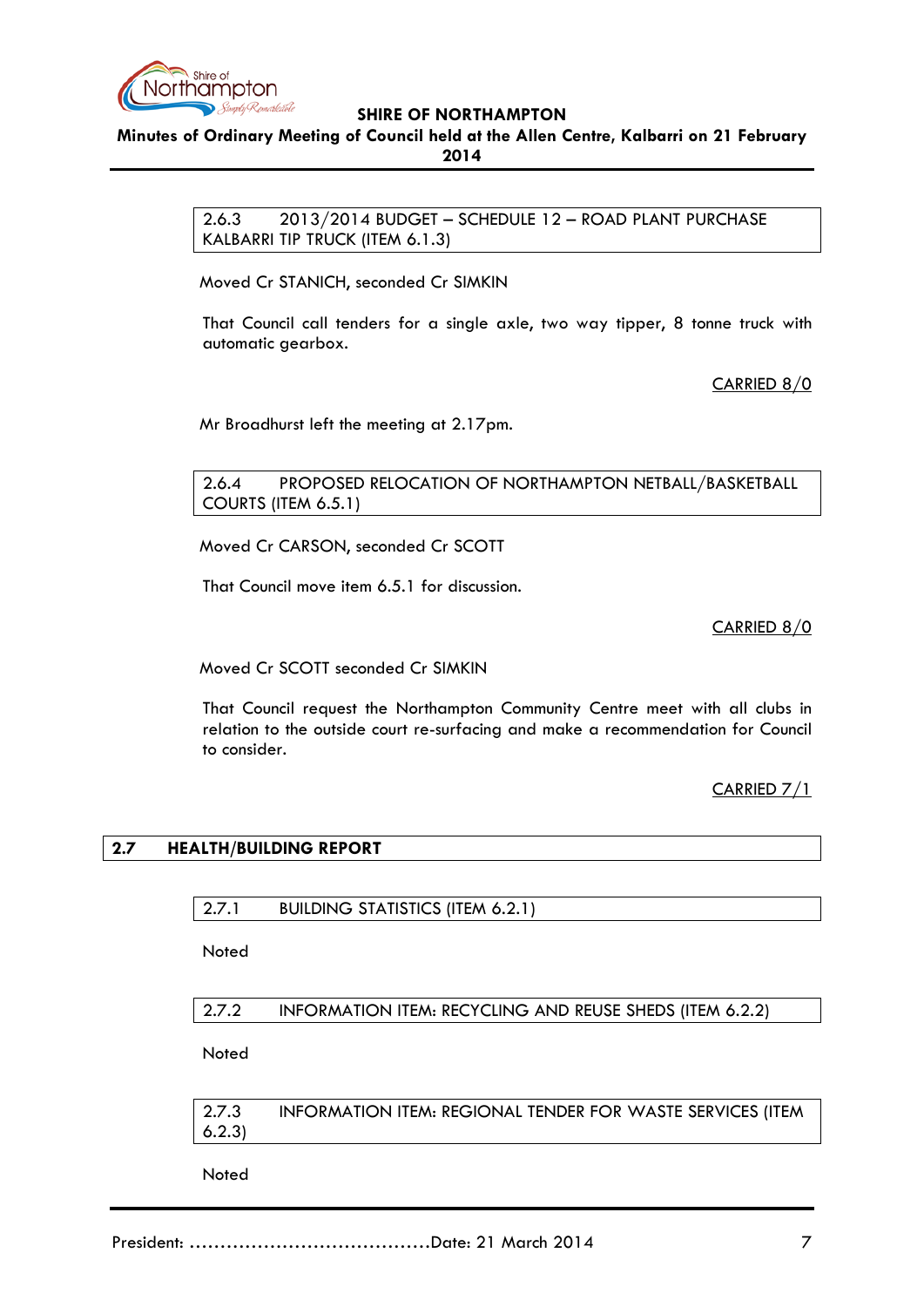

<span id="page-7-0"></span>**Minutes of Ordinary Meeting of Council held at the Allen Centre, Kalbarri on 21 February** 

**2014**

2.7.4 INFORMATION ITEM: MANAGEMENT OF ASBESTOS ON COUNCIL CONTROLLED PROPERTIES (ITEM 6.2.4)

Noted

Mr Bangay left the meeting at 2.50pm.

# <span id="page-7-2"></span><span id="page-7-1"></span>**2.8 TOWN PLANNING REPORT**

2.8.1 OUTBUILDING (ENCLOSED SHIPPING CONTAINER) – LOT 27 (NO. 6) KESTREL AVENUE, KALBARRI (ITEM 6.3.1)

Moved C SIMKIN, seconded Cr CARSON

That Council grant planning approval to locate the existing shipping container wholly within the proposed outbuilding on Lot 27 (No. 6) Kestrel Avenue, Kalbarri subject to the following conditions:

- 1. Development shall be in accordance with the attached approved plan(s) dated 21 February 2014 and subject to any modifications required as a consequence of any condition(s) of this approval. The endorsed plan(s) shall not be modified or altered without the prior written approval of the local government;
- 2. If the development/use the subject of this approval is not substantially commenced within a period of 2 years after the date of the determination the approval shall lapse and be of no further effect;
- 3. A Building Permit shall be issued by the local government prior to the commencement of any work on the site;
- 4. Any soils disturbed or deposited on site shall be stabilised to the approval of the local government;
- 5. Any additions to or change of use of any part of the building or land (not the subject of this consent/approval) requires further application and planning approval for that use/addition;
- 6. All stormwater is to be disposed of on-site to the specifications and approval of the local government;
- 7. The approved outbuilding is only to be used for general and vehicle storage purposes and minor maintenance upon vehicles housed therein to the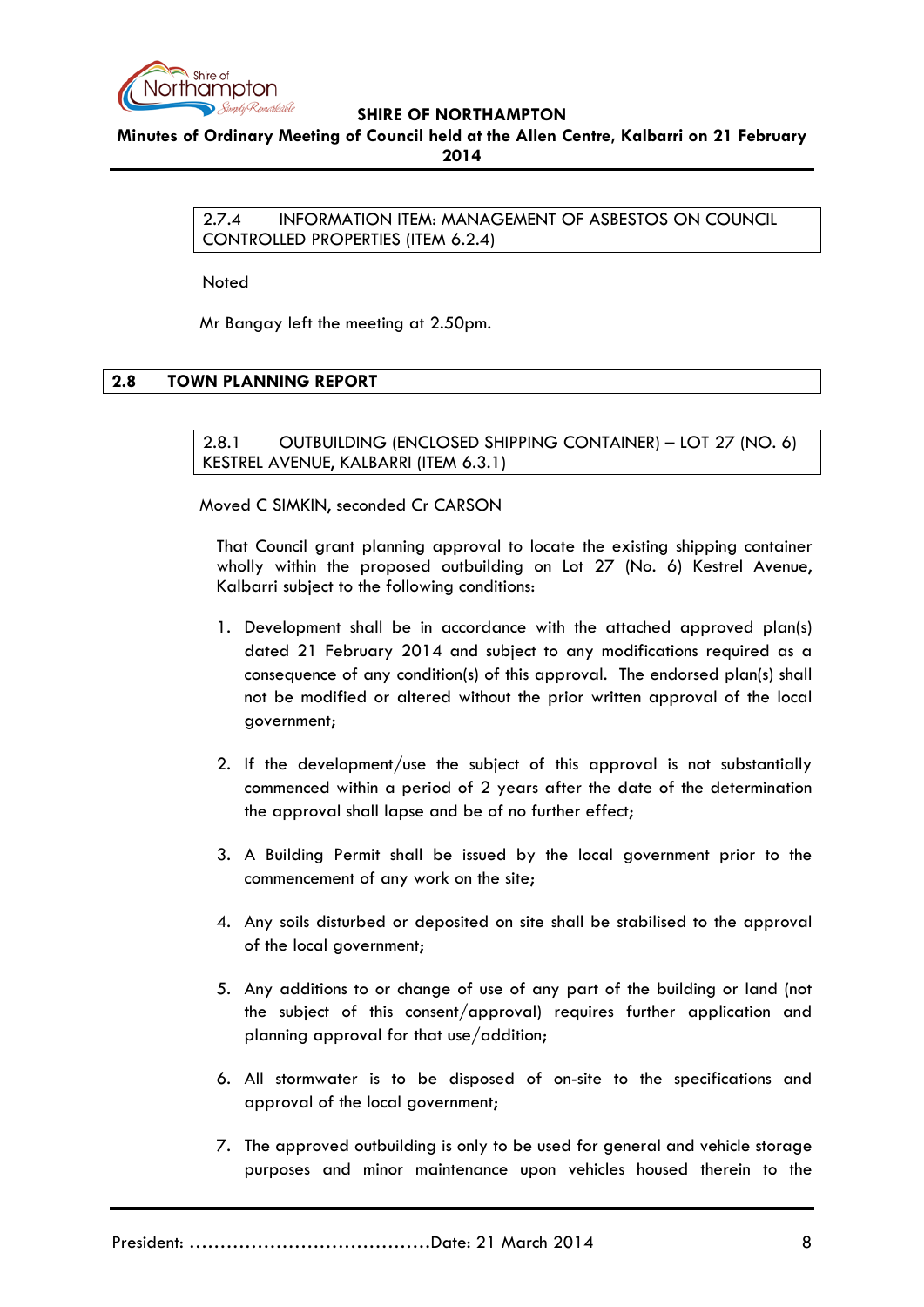

**Minutes of Ordinary Meeting of Council held at the Allen Centre, Kalbarri on 21 February 2014**

> approval of the Local Government and shall NOT be used for habitation, commercial or industrial purposes;

- 8. The development shall be consistent or complementary in colour with existing development onsite;
- 9. The walls of the outbuilding are to be constructed of coated metal sheeting (i.e. colorbond), the use of uncoated metal sheeting (i.e. zincalume) is not permitted; and
- 10. This approval is valid for a period of two (2) years from the date of approval and will deemed to have lapsed if the development has not substantially commenced before the expiration of this period.
- 11. The shipping container shall be painted in the same colour as the proposed outbuilding (classic cream).

Advice Notes:

- *1. Where an approval has so lapsed, no development/land use shall be carried out without the further approval of the local government having first been sought and obtained; and*
- *2. Should the applicant be aggrieved by the decision of the Council (in part or whole) a right of appeal exists to the State Administrative Tribunal within twenty eight (28) days from the date of the decision.*

### CARRIED 8/0

Cr Gliddon and Cr Scott declared an interest in item 6.3.2 and left the meeting at 2.54pm

<span id="page-8-0"></span>2.8.2 LOTS 9502 & 9505 GEORGE GREY DRIVE, KALBARRI (BROWNE FARM) - PROPOSED AMENDMENTS TO KALBARRI TOWNSITE LOCAL PLANNING STRATEGY, PORT KALBARRI STRUCTURE PLAN & TOWN PLANNING SCHEME NO. 9 - KALBARRI TOWNSITE (ITEM 6.3.2)

Moved Cr STANICH, seconded Cr HOLT

That Council:

1. Resolve to amend the Kalbarri Townsite Local Planning Strategy (2012), Port Kalbarri Structure Plan (2004) and Town Planning Scheme No. 9 – Kalbarri Townsite, in line with the proposed draft revised structure plan (refer Appendix 6 attached to February 2014 Town Planning Report) for Lots 9502 & 9505 George Grey Drive, Kalbarri at the cost of the applicant/landowner.

CARRIED 6/0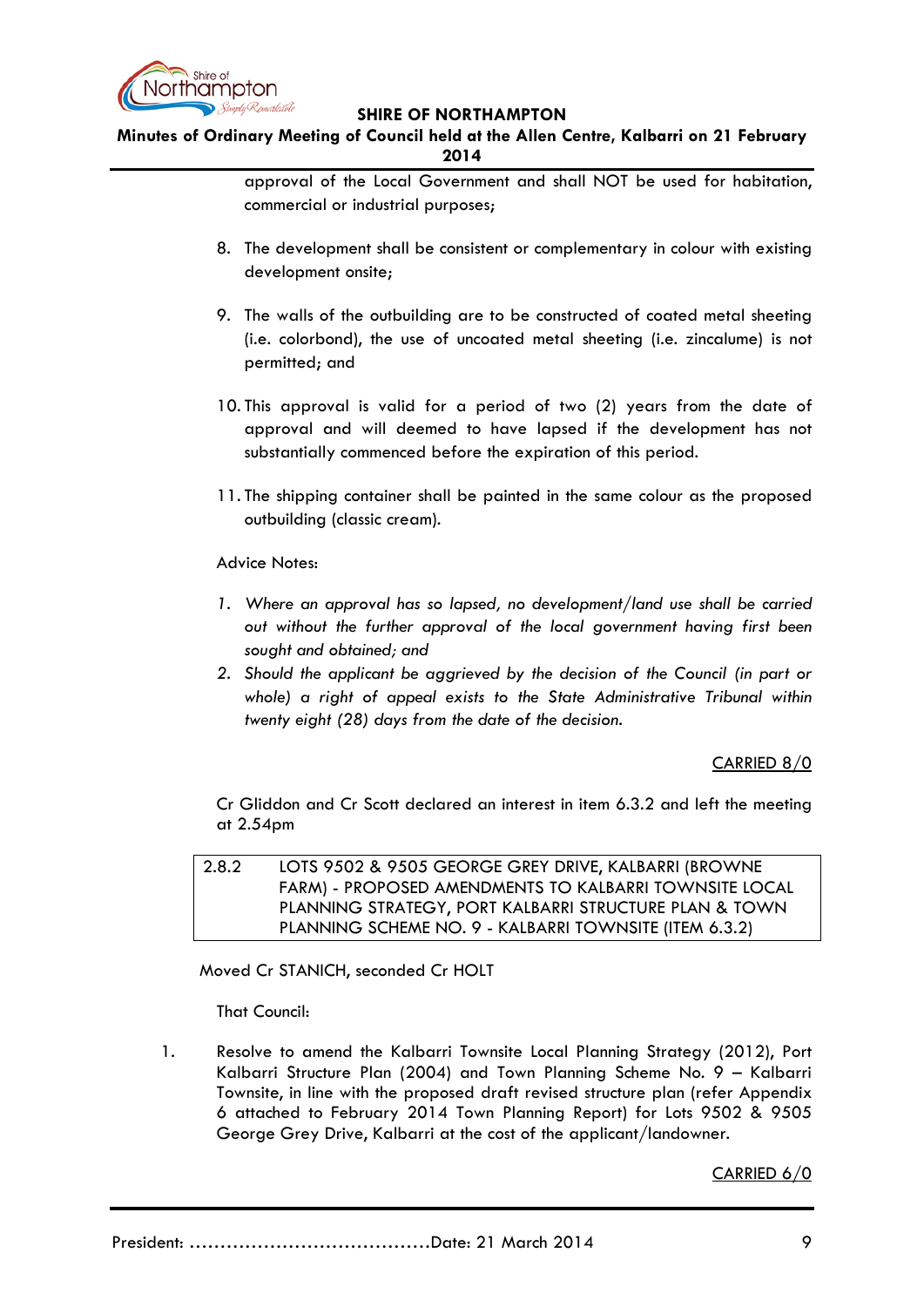

**Minutes of Ordinary Meeting of Council held at the Allen Centre, Kalbarri on 21 February 2014**

Cr Gliddon, Cr Scott and Mr Bangay returned to the meeting at 3.00pm

<span id="page-9-0"></span>2.8.3 INFORMATION ITEM - APPEAL TO STATE ADMINISTRATIVE TRIBUNAL - RED BLUFF CARAVAN PARK - LOT 10646 (NO. 399) RED BLUFF BEACH ROAD, KALBARRI (ITEM 6.3.3)

Noted

<span id="page-9-1"></span>2.8.4 INFORMATION ITEM – JAKES POINT TOURISM PRECINCT STRUCTURE PLAN – LOT 830 (NO. 14) BRIDGEMAN ROAD, KALBARRI (ITEM 6.3.4)

Noted

<span id="page-9-2"></span>2.8.5 PROPOSED SECOND DWELLING (FARMWORKER'S ACCOMMODATION) - LOT 2 (NO. 578) HORROCKS ROAD, SANDY GULLY (ITEM 6.3.5)

Moved Cr STOCK-STANDEN, seconded Cr CARSON

1) That Council grant planning approval to the farmworker's dwelling/ accommodation on Lot 2 (No. 578) Horrocks Road, Sandy Gully subject to the following conditions:

a.) Development shall be in accordance with the attached approved plan(s) dated 21 February 2014 and subject to any modifications required as a consequence of any condition(s) of this approval. The endorsed plan(s) shall not be modified or altered without the prior written approval of the local government;

b) If the development/use the subject of this approval is not substantially commenced within a period of 2 years after the date of the determination the approval shall lapse and be of no further effect;

c) A Building Permit shall be issued by the local government prior to the commencement of any work on the site;

d) Any soils disturbed or deposited on site shall be stabilised to the approval of the local government;

e) Any additions to or change of use of any part of the building or land (not the subject of this consent/approval) requires further application and planning approval for that use/addition;

f) All stormwater is to be disposed of on-site to the specifications and approval of the local government. On application for a building permit a detailed design of stormwater collection and disposal system of developed areas is to be supplied; and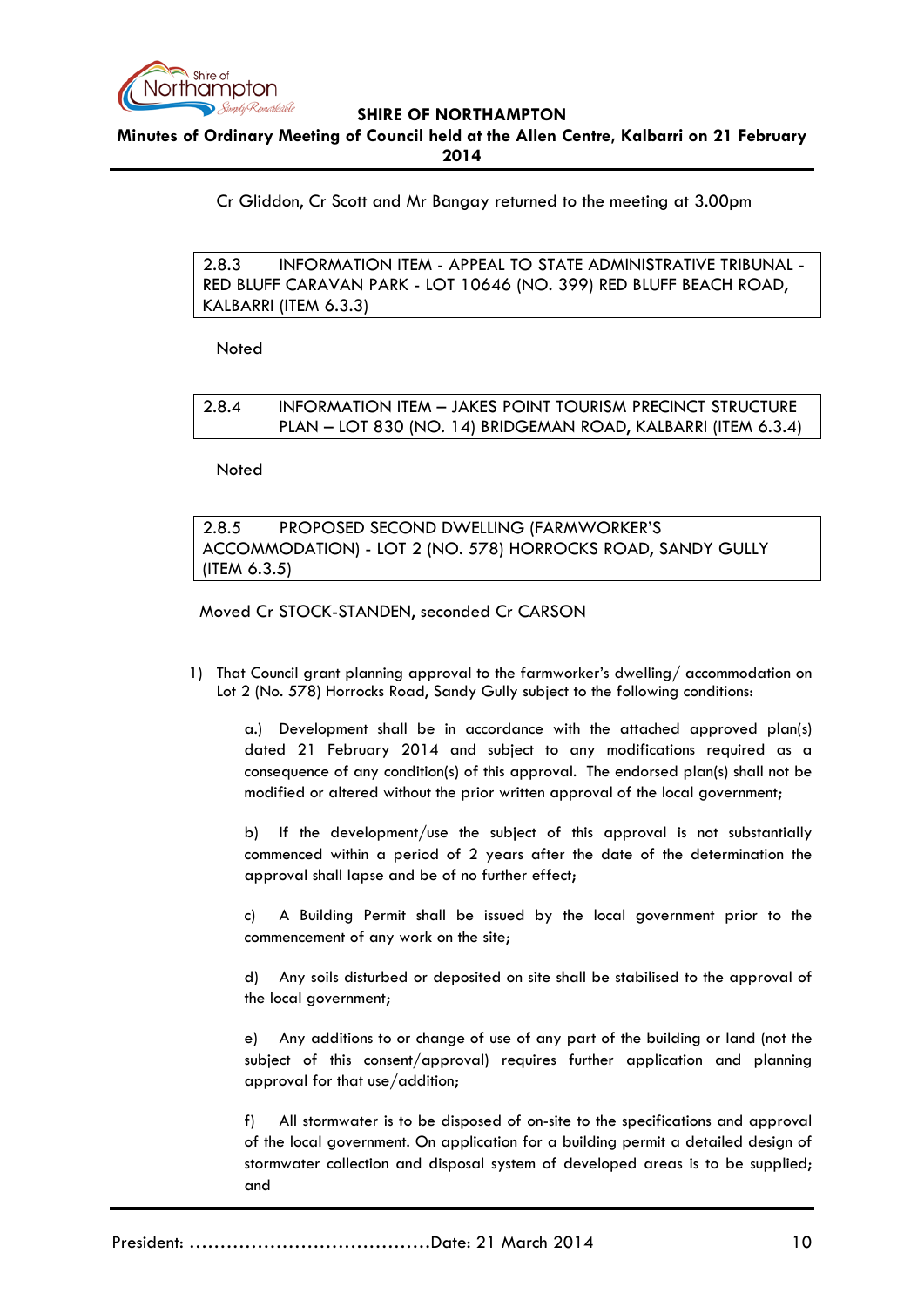

**Minutes of Ordinary Meeting of Council held at the Allen Centre, Kalbarri on 21 February 2014**

> g) The farmworker's dwelling shall only be used for the accommodation of family members involved in the operation of the agricultural enterprise.

2) That Council remove Condition No. 7 for the proposed farmworker's dwelling to utilise the existing crossover and driveway due to known flooding of the area.

## **Advice Note**

- *1. Where an approval has lapsed, no development/use shall be carried out without the further approval of the local government having first been sought and obtained;*
- *2. If an applicant is aggrieved by this determination there is a right (pursuant to the Planning and Development Act 2005) to have the decision reviewed by the State Administrative Tribunal. Such application must be made within 28 days from the date of this notice; and*
- *3. Compliance is required with the Building Code of Australia.*

CARRIED 8/0

#### <span id="page-10-0"></span>2.8.6 SUMMARY OF PLANNING INFORMATION ITEMS (ITEM 6.3.6)

Noted

# <span id="page-10-1"></span>2.8.7 INFORMATION ITEM - APPEAL TO STATE ADMINISTRATIVE TRIBUNAL - RED BLUFF CARAVAN PARK - LOT 10646 (NO. 399) RED BLUFF BEACH ROAD, KALBARRI (ITEM 6.3.7)

Noted

Mrs Williams left the meeting at 3.14pm.

### AFTERNOON TEA ADJOURNMENT

Council adjourned for afternoon tea at 3.14pm.

Meeting reconvened at 3.24pm with the following in attendance:

Cr Wilson, Cr Simkin, Cr Stock-Standen, Cr Carson, Cr Scott, Cr Gliddon, Cr Stanich, Cr Holt, Chief Executive Officer Garry Keeffe, DCEO Grant Middleton and Principal EHO/Building Surveyor Glenn Bangay.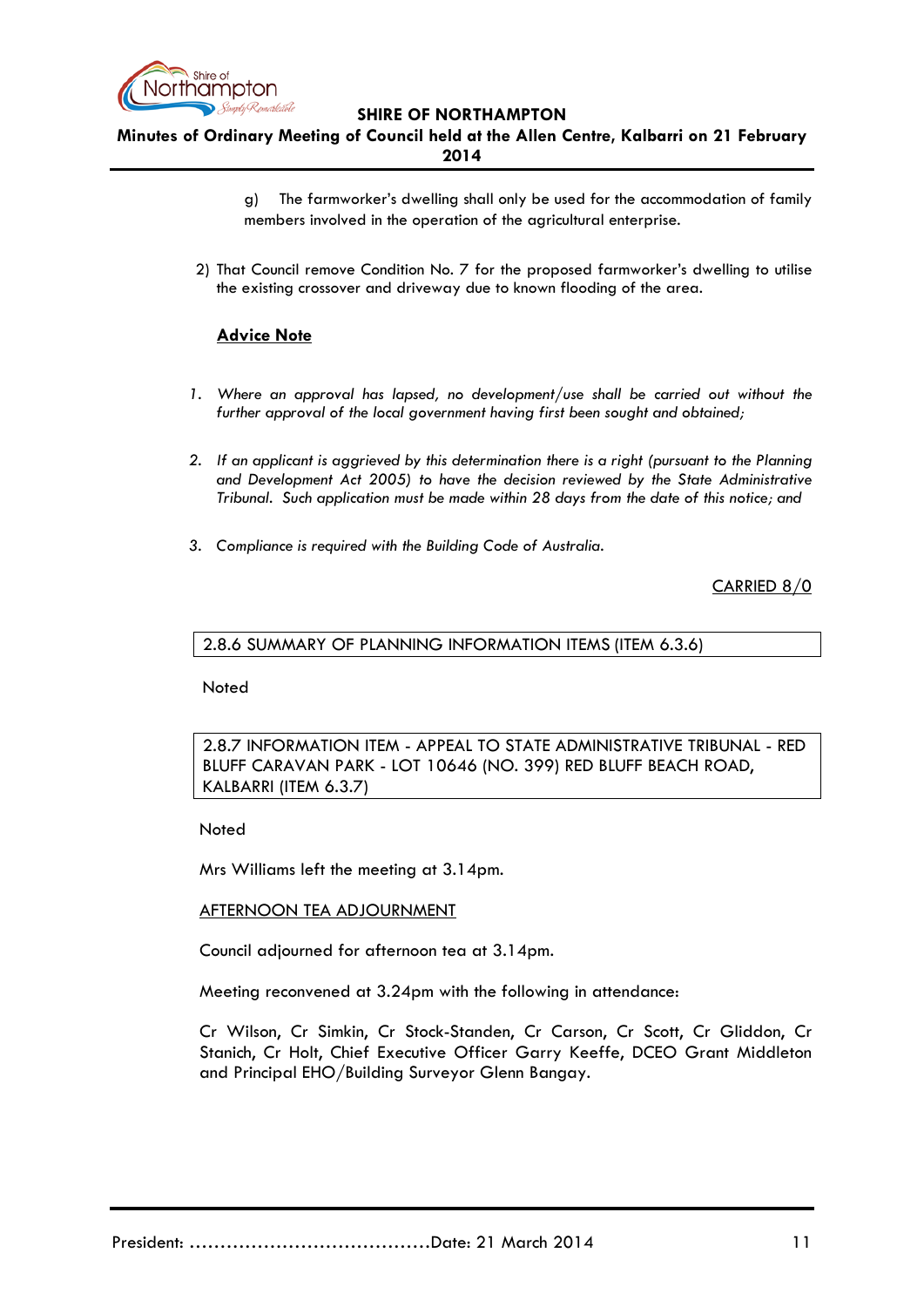

**Minutes of Ordinary Meeting of Council held at the Allen Centre, Kalbarri on 21 February 2014**

# <span id="page-11-1"></span><span id="page-11-0"></span>**2.9 FINANCE REPORT**

# 2.9.1 ACCOUNTS FOR PAYMENT (ITEM 6.4.1)

Moved Cr CARSON, seconded Cr SCOTT

That Municipal Fund Cheques 19965 to 20031 inclusive, totalling \$441,852.18, Municipal EFT payments numbered EFT11904 to EFT12081 inclusive totalling \$692,604.77, Direct Debit payments GJ06-11 to GJ07-22 totalling \$2,995.13 Trust Fund Cheques 1931-1935, totalling \$4,175.00 be passed for payment and the items therein be declared authorised expenditure.

CARRIED BY AN ABSOLUTE MAJORITY 8/0

# <span id="page-11-2"></span>2.9.2 MONTHLY FINANCIAL STATEMENTS DECEMBER 2013 (ITEM 6.4.2)

Moved Cr STOCK-STANDEN, seconded Cr STANICH

That Council adopts the Monthly Financial Report for the period ending 31 December 2013.

CARRIED 8/0

# <span id="page-11-3"></span>2.9.3 MONTHLY FINANCIAL STATEMENTS JANUARY 2014 (ITEM 6.4.3)

Moved Cr STOCK-STANDEN, seconded Cr SCOTT

That Council adopts the Monthly Financial Report for the period ending 31 January 2014.

CARRIED 8/0

# <span id="page-11-4"></span>2.9.4 2013/2014 BUDGET REVIEW (ITEM 6.4.4)

Moved Cr GLIDDON, seconded Cr SIMKIN

That Council in accordance with regulation 33A of the Local Government (Financial Management) Regulations 1996 adopt the review of the 2013/2014 Budget and note any variances or recommendations.

CARRIED BY AN ABSOLUTE MAJORITY 8/0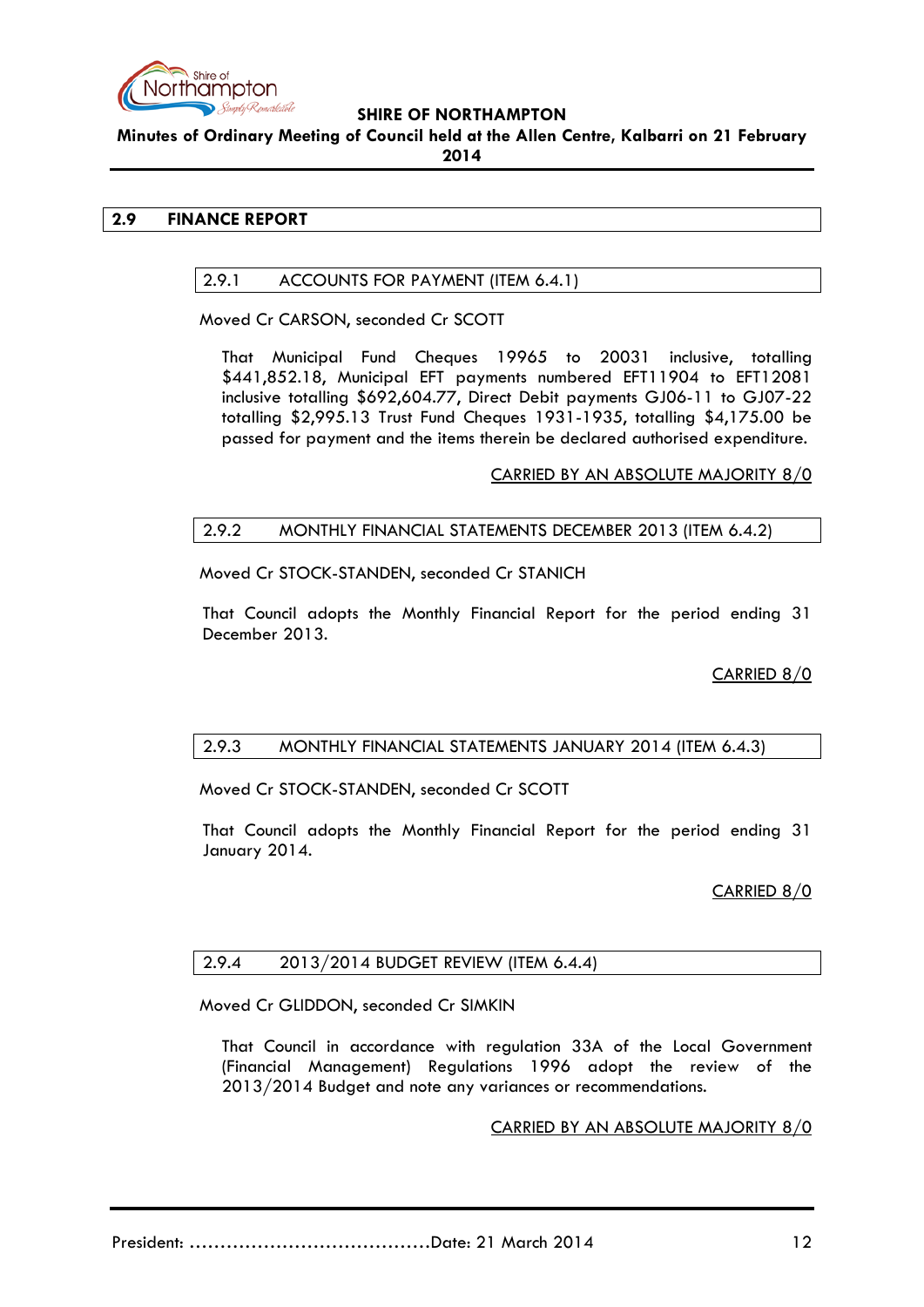

**Minutes of Ordinary Meeting of Council held at the Allen Centre, Kalbarri on 21 February 2014**

# <span id="page-12-1"></span><span id="page-12-0"></span>**2.10 ADMINISTRATION & CORPORATE REPORT**

#### 2.10.1 PROPOSED RELOCATION OF NORTHAMPTON NETBALL/BASKETBALL COURTS (ITEM 6.5.1)

Item discussed – refer minute 2.6.4.

## <span id="page-12-2"></span>2.10.2 REQUEST TO OPERATE FUN FAIR ON FORESHORE PARKLAND (ITEM 6.5.2)

## Moved Cr CARSON, seconded Cr STOCK-STANDEN

That Council approve the application submitted by Tyrone Taylor to operate a fun fair consisting of rides, games and food, to be conducted on the Kalbarri foreshore parkland from  $9<sup>th</sup>$  to 13<sup>th</sup> July 2014 and the times of operation to be from 3.00pm to 10.00pm and for the period  $9<sup>th</sup>$  and  $10<sup>th</sup>$  July and from  $11.00$ am to 5.00pm on the  $11<sup>th</sup>$  July 2014 and a fee of \$500 for the use of the area apply and all use be subject to current Council policy conditions.

CARRIED 8/0

### <span id="page-12-3"></span>2.10.3 PROPOSED RECOMMENDATION TO WALGA ON LOCAL GOVERNMENT AMALGAMATIONS (ITEM 6.5.3)

Noted

Cr Wilson declared an interest in item 6.5.4 and left the meeting at 3.55pm. Cr Simkin assumed the chairpersons role in Cr Wilson's absence.

# <span id="page-12-4"></span>2.10.4 CAVEAT – LOT 216 STOKES STREET, HORROCKS (ITEM 6.5.4)

Moved Cr SCOTT, seconded Cr STANICH

- 1. That it will not exercise the option to purchase the lot back as per current caveat.
- 2. The Caveat is to remain as is and sold with the existing caveat conditions.
- 3. No further extensions on the caveat will be allowed to you as the current owner.
- 4. If the lot is sold then a new caveat will be applied with the same conditions as the existing caveat with the exception that the terms will be extended, being 36 months for planning and 60 months to have building constructed form the day of sale.
- 5. If lot is sold the cost to lift then reinstate the caveat, which is required to enable settlement, will be at your cost.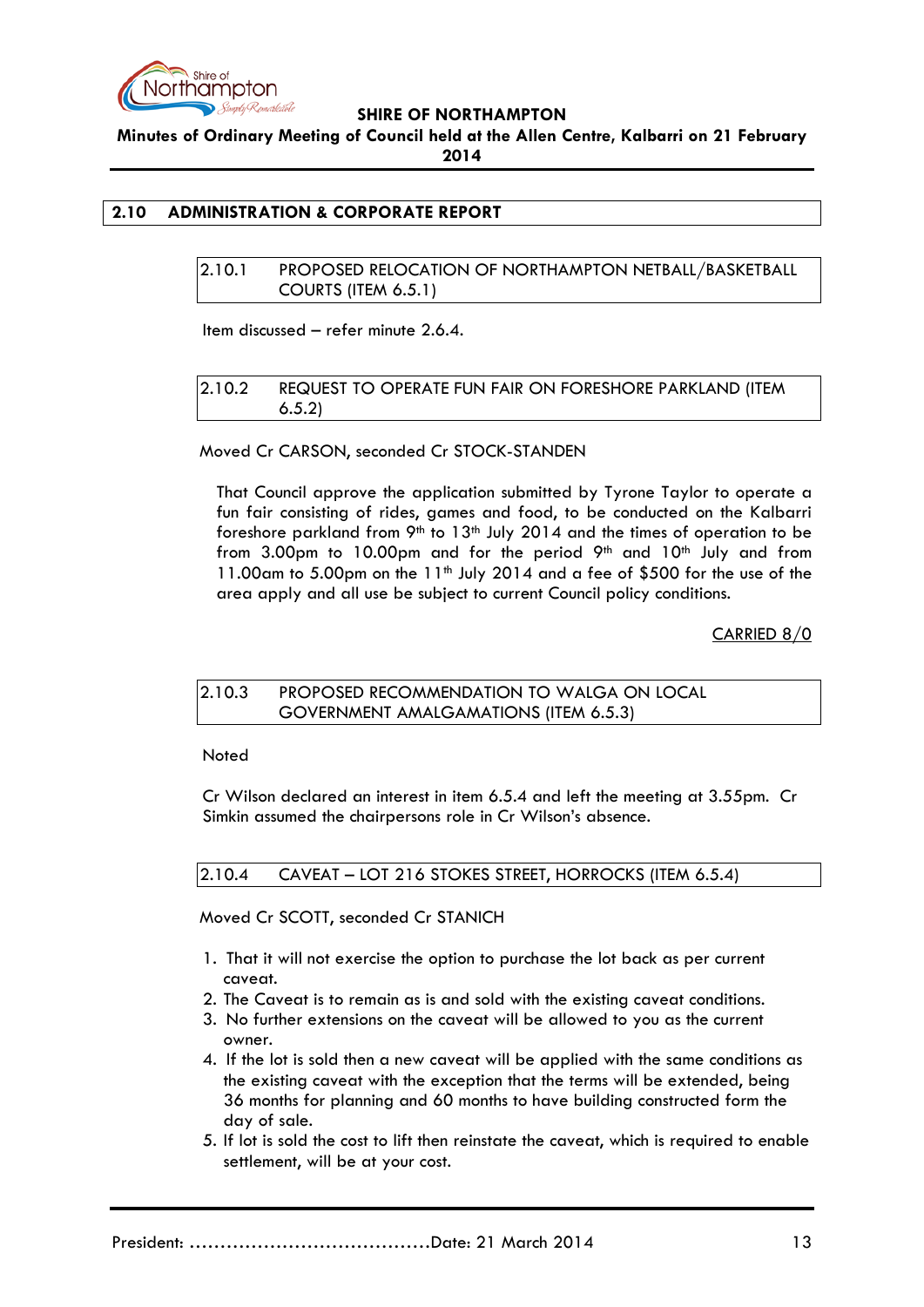

**Minutes of Ordinary Meeting of Council held at the Allen Centre, Kalbarri on 21 February** 

- **2014**
- 6. If the lot is not sold by  $26<sup>th</sup>$  September 2015, being the end of term of the current caveat, then a current market value is to be obtained and Council to reconsider the buyback option being 80% of that current market price.
- 7. If the lot is not sold by the 26 September 2015, and the buyback option is not taken by Council, the property is to be offered for sale by auction and you are to receive 80% of the sale price at auction. If the lot is not sold at auction then Council will have to revisit the situation.
- 8. That the above be forwarded to Councils legal advisors for a revised caveat prepared and be placed on the property with the above conditions.

CARRIED 7/0

Cr Wilson returned to the meeting at 4.14pm

# <span id="page-13-0"></span>2.10.5 USE OF LIGHT INDUSTRIAL LOTS – WESTERN POWER (ITEM 6.5.5)

Moved Cr CARSON, seconded Cr STANICH

That Council endorse the decision of the CEO to allow Western Power to utilise Lot 83 and part of Lot 82 Kitson Circuit for storage of power poles and equipment subject to Western Power erecting a industrial fence on the boundaries of Lot 83 and part Lot 82 and the fence to remain on the lots and become the property of Council once Western Power have vacated the lots at the completion of their pole replacement program.

CARRIED 8/0

# <span id="page-13-1"></span>2.10.6 OLD ROADS BOARD BUILDING RESTORATION WORKS (ITEM 6.5.6)

Moved Cr STANICH, seconded Cr SCOTT

That Council receive the report on the condition of the Old Roads Board Building and make provision of \$68,000 in the 2014/15 Budget to undertake restoration works as recommended within the report and Council staff submit a grant application to the Heritage Council to assist with the works.

CARRIED 8/0

### <span id="page-13-2"></span>2.10.7 BUILDING SURVEYOR CERTIFICATIONS TO COMPLY WITH NEW BUILDING ACT/REGULATIONS ITEM 6.5.7)

Moved Cr SCOTT, seconded Cr STOCK-STANDEN

That Council request the WA Local Government Association to make representation to the Minister for Local Government and Minister for Commerce to have immediate amendments undertaken to the Building Act and Regulations to allow accreditation of existing employed Building Surveyors by inserting a new registration Level 2A with the following restrictions: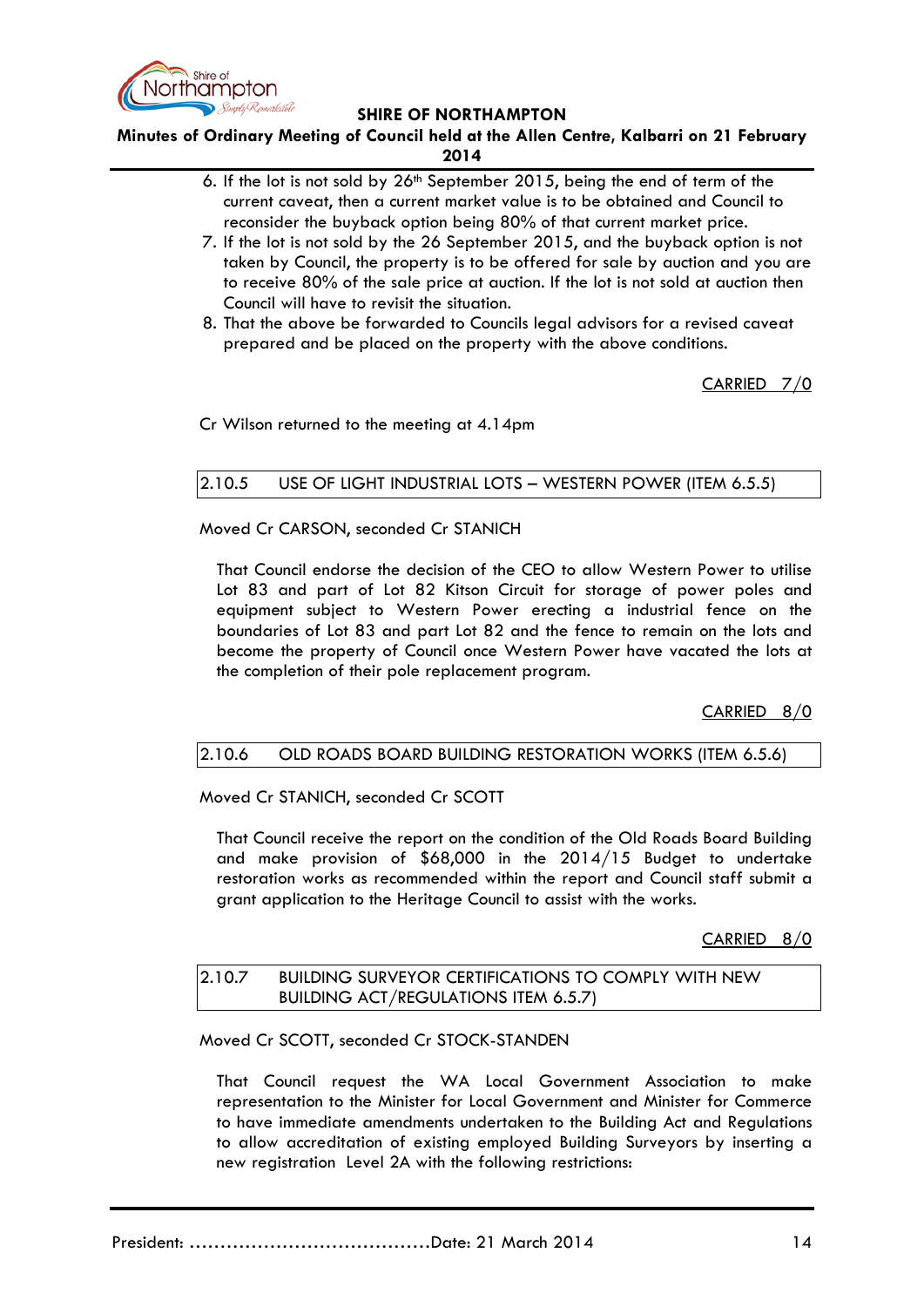

**Minutes of Ordinary Meeting of Council held at the Allen Centre, Kalbarri on 21 February 2014**

- 1. Issue CDC's for a maximum building height of two stories.
- 2. Class 1 & 10 only, Class 2 to 9 must be certified applications.
- 3. Maximum floor area of 500m²
- 4. Employed in Local Government only.

CARRIED 8/0

Cr Stock-Standen declared an interest in item 6.5.8 and left the meeting at 4.27pm

## <span id="page-14-0"></span>2.10.8 PROPOSED NORTHAMPTON INDUSTRIAL UNITS (5) (ITEM 6.5.8)

Moved Cr CARSON, seconded Cr HOLT

That Council approve the use of the amended balance brought forward as at 1 July 2013 to assist with the construction of four industrial units subject to Department of Regional Development approval and the additional cost to be incurred be declared authorised expenditure.

## CARRIED BY AN ABSOLUTE MAJORITY 6/1

Cr Stock-Standen returned to the meeting at 4.41pm

# <span id="page-14-1"></span>**2.11 SHIRE PRESIDENTS REPORT**

Since the last Council meeting Cr Wilson reported on his attendance at the following:

- 20/1 Met with Melissa Price and CEO (Aged Care/Main Roads Bypass)
- 22/1 Electors Meeting
- 26/1 Australia Day
- 29/1 Northampton 150<sup>th</sup> Committee Meeting
- 4/2 Department of Sport and Recreation building opening and Midwest Academy of Sport opening with CEO.
- 5/2 Western Power Kalbarri electricity supply issue meeting in Kalbarri
- 13/2 Met with Shane Love. Pioneer Lodge cheque presentation.
- 19/2 Northampton 150 Commemorative Wall opening Kings Park

# <span id="page-14-2"></span>**2.12 DEPUTY SHIRE PRESIDENTS REPORT**

Since the last Council meeting Cr Simkin reported on his attendance at the following:

- 22/1 Electors Meeting
- 19/2 Northampton 150 Commemorative Wall opening Kings Park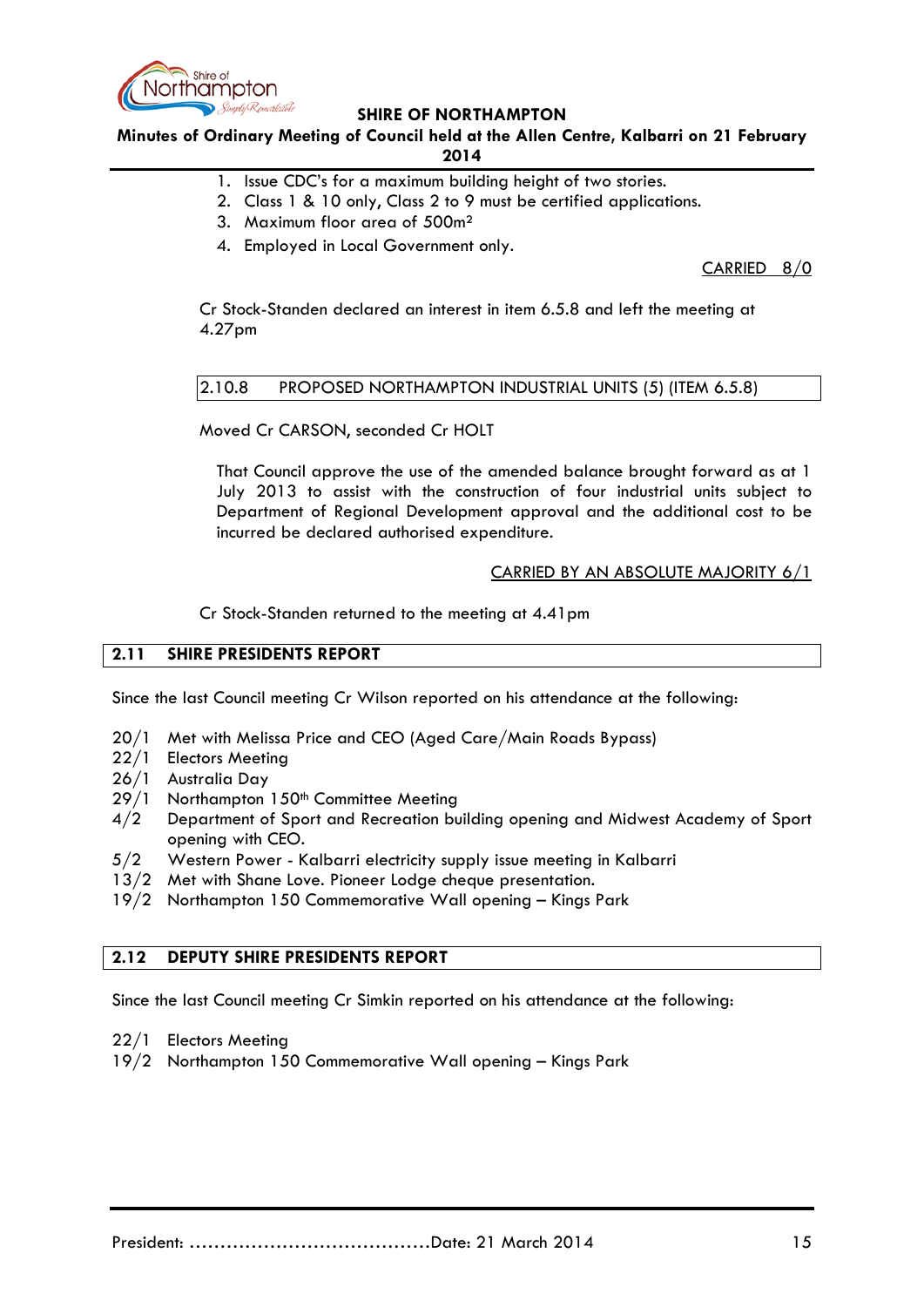

**Minutes of Ordinary Meeting of Council held at the Allen Centre, Kalbarri on 21 February** 

**2014**

# <span id="page-15-1"></span><span id="page-15-0"></span>**2.13 COUNCILLORS REPORT**

### 2.13.1 CR CARSON

Since the last Council meeting Cr Carson reported on his attendance at the following:

- 22/1 Electors Meeting
- 19/2 Northampton 150 Commemorative Wall opening Kings Park

<span id="page-15-2"></span>

Since the last Council meeting Cr Gliddon reported on her attendance at the following:

#### January/February – Kalbarri Visitor Centre Meetings

- 22/1 Midwest Tourism Group (Discussions with Tracey Grosvenor and Deb Carson)
- 5/2 Western Power Kalbarri electricity supply issue meeting in Kalbarri
- 11/2 Kalbarri Development Association
- 17/2 Homeswest Joint Venture meeting, Cr Gliddon thanked Glen Bangay for his assistance in relation to the unit allocation
- 19/2 Northampton 150 Commemorative Wall opening Kings Park
- 20/2 Mission Australia meeting

### <span id="page-15-3"></span>2.13.3 CR STOCK-STANDEN

Since the last Council meeting Cr Stock-Standen reported on her attendance at the following:

- 22/1 Electors Meeting
- 19/2 Northampton 150 Commemorative Wall opening Kings Park

### <span id="page-15-4"></span>2.13.4 CR SCOTT

Since the last Council meeting Cr Scott reported on his attendance at the following:

WALGA - Councillor Training in Perth. Cr Scott found the training very informative and encouraged new councillors to attend.

5/2 Western Power - Kalbarri electricity supply issue meeting in Kalbarri